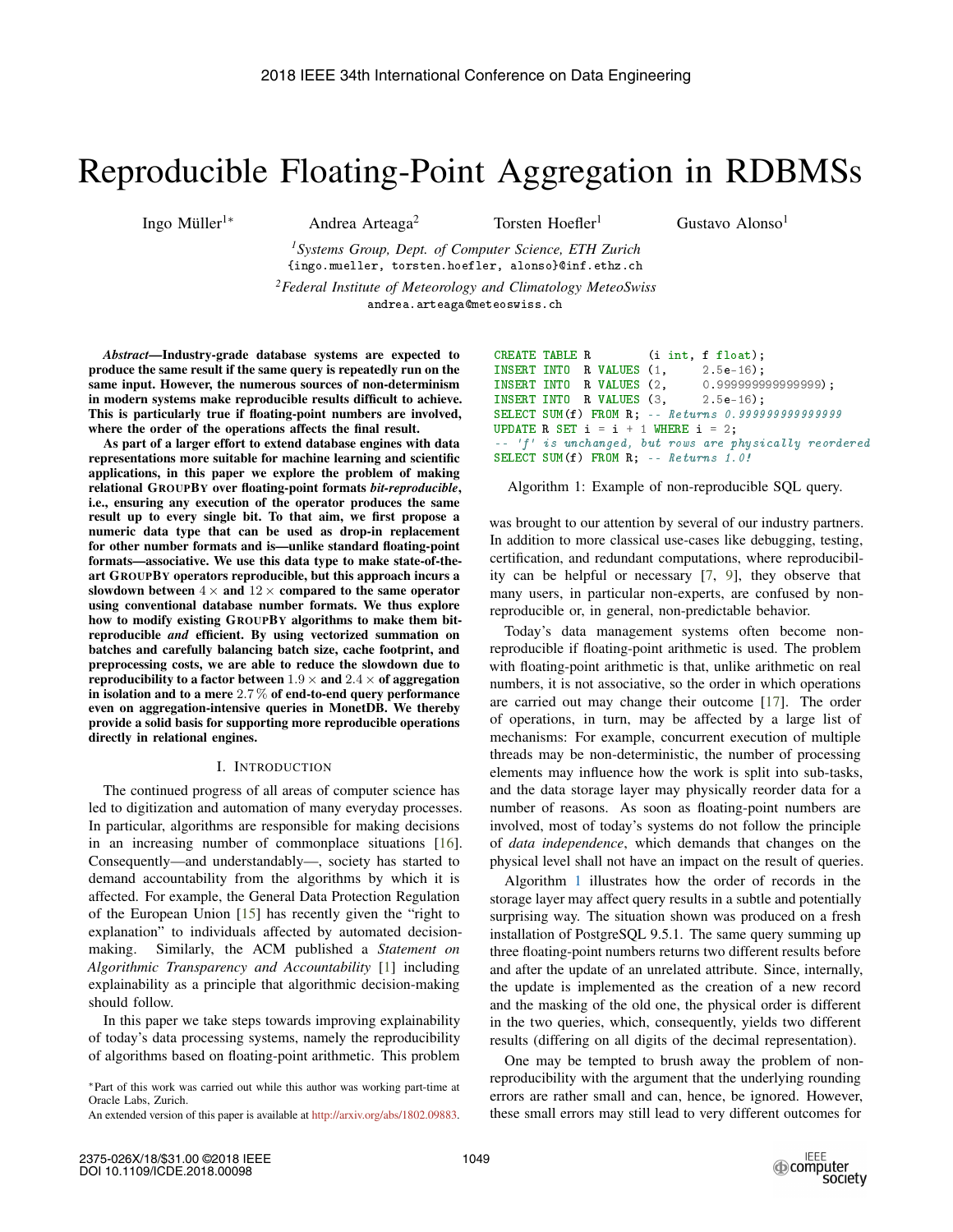individual records, which are hard to explain to the affected individual. For instance, the GROUPBY query of Algorithm 1 extended with a HAVING SUM(f)  $>=$  1 clause could end up returning specific records in some runs but not in others.

Such misclassifications can affect applications in obvious ways: We ran PageRank on different permutations of a small web graph with  $900 \text{ k pages}$ .<sup>1</sup> We observed that, from one run to the next, the ranks of about 10-20 pages would be *different enough to swap ranks with another page*.

In this paper we show how to make GROUPBY aggregation using SUM reproducible. This essentially solves the problem for SQL: With a reproducible aggregate function for floatingpoint SUM, *all* aggregate functions in SQL can be made reproducible as well, including non-standard ones such as VARIANCE, STDDEV, and some statistical functions, all of which can be computed using SUM. Furthermore, many projections are intrinsically reproducible and window functions can either be solved with our approach, define an execution order, or they are not reproducible even with integers. Finally, GROUPBY aggregation is not only used in relational database systems, but in virtually every data processing system (possibly under a different name including REDUCE or REDUCEBYKEY), to which our results apply as well.

We start with proposing a format for floating-point numbers that is—unlike formats typically supported by hardware associative. The format can be implemented in software and builds on techniques from high-performance computing (HPC) [3, 12, 13]. The key to this approach is to anticipate rounding errors by subtracting lower-order terms from each value before it is added to the aggregate of its group.

While this makes it possible to make any algorithm on floating-point numbers bit-reproducible with little to no modification, it comes at a high price: We show that state-of-theart GROUPBY operators become about  $4 \times$  and  $12 \times$  slower using this approach, depending on the desired precision. The challenge is, hence, to keep the overhead of the additional calculations at an acceptable level. However, the tuning techniques used in HPC work for the sum of a single vector, while in a SQL GROUPBY, there is potentially a very large number of sums involved. This is not compatible with known data processing techniques, which usually aggregate input tuples as early as possible instead of physically "grouping" them. State-of-the-art aggregation algorithms used with our data type, hence, switch between the summation of different groups *for every input tuple*, which explains the high overhead.

To remedy this problem, we design a novel GROUPBY algorithm based on a concept we call *summation buffer*. The main idea is to buffer input values for each group and delay their aggregation until it can be done efficiently for the whole buffer. As we need a summation buffer for every group, the number of groups that we can process efficiently at the same time is limited by how many buffers we can keep in cache. We thus tune the summation routine to small buffer sizes and use highly-tuned partitioning routines as preprocessing. This

reduces the slowdown of aggregations due to reproducibility to a factor between  $1.9 \times$  and  $2.4 \times$  over non-reproducible aggregation on built-in floating-point numbers, depending on the number of groups in the input. Integration into a real system, MonetDB [8], shows that we can bring the overhead of end-to-end query performance down to as little as 2.7 %. Since our implementation hides almost all computations behind memory accesses, we can even increase accuracy with minimal additional cost and, hence, as a side effect provide higher accuracy than IEEE numbers at essentially the same price, which is crucial in many scientific applications.

To summarize, the paper makes the following contributions:

- We propose a highly tuned algorithm for reproducible summation of floating-point numbers using SIMD instructions (Section III).
- We show how state-of-the-art algorithms for aggregation with GROUPBY can be made bit-reproducible and more accurate with relatively little effort if compromises in performance can be made (Section IV).
- We design a novel grouping algorithm that improves upon this approach, which reduces the slowdown of reproducibility to a  $1.9 \times$  and  $2.4 \times$  (Section V).
- We show the trade-offs offered by the different algorithms in extensive experiments and quantify their impact on endto-end query performance in a real system (Section VI).

# II. PROBLEM DEFINITION

We start by illustrating the cause of non-reproducibility of floating-point summation and by discussing potential solutions for bit-reproducibility, which, unfortunately, either do not actually solve the problem or have prohibitive costs.

# *A. Reproducible Floating-Point Aggregation with* GROUPBY

For the purpose of this paper, we define aggregation with GROUPBY as the operation that turns a sequence of  $\langle key, \rangle$  pairs into the  $\langle key, \rangle$  garrent  $\epsilon$  and pairs where each key of *value*) pairs into the  $\langle key, aggregate \rangle$  pairs where each key of the input occurs exactly once in the output and the aggregate the input occurs exactly once in the output and the aggregate stored with a key is equal to the sum of all values with that key in the input. We say that it runs on floating-point numbers if the *value* fields of the input pairs are floating-point numbers. An aggregation algorithm is bit-reproducible, or reproducible for short, if the *aggregate* of each group has exactly the same bit pattern for any execution.

# *B. Floating-Point Numbers and Associativity*

Floating-point values are numbers of the form  $x = M \cdot 2^E$ , where  $M \in [1, 2)$  is called *mantissa* and  $E \in \{E_{min}, E_{max}\}\$ is the *exponent*. As the number of relevant bits m in the mantissa as well as the exponent are finite, only a finite subset of real numbers can be represented exactly. Hence, a rounding function rd is required in order to map real numbers to representable floating-point values. This includes the results of arithmetic expressions, which may not be representable even if the operands are. For example, the floating-point sum of two floating-point numbers a and b is defined as  $a \oplus b = \text{rd}(a+b)$ .

<sup>1</sup>https://snap.stanford.edu/data/web-Google.html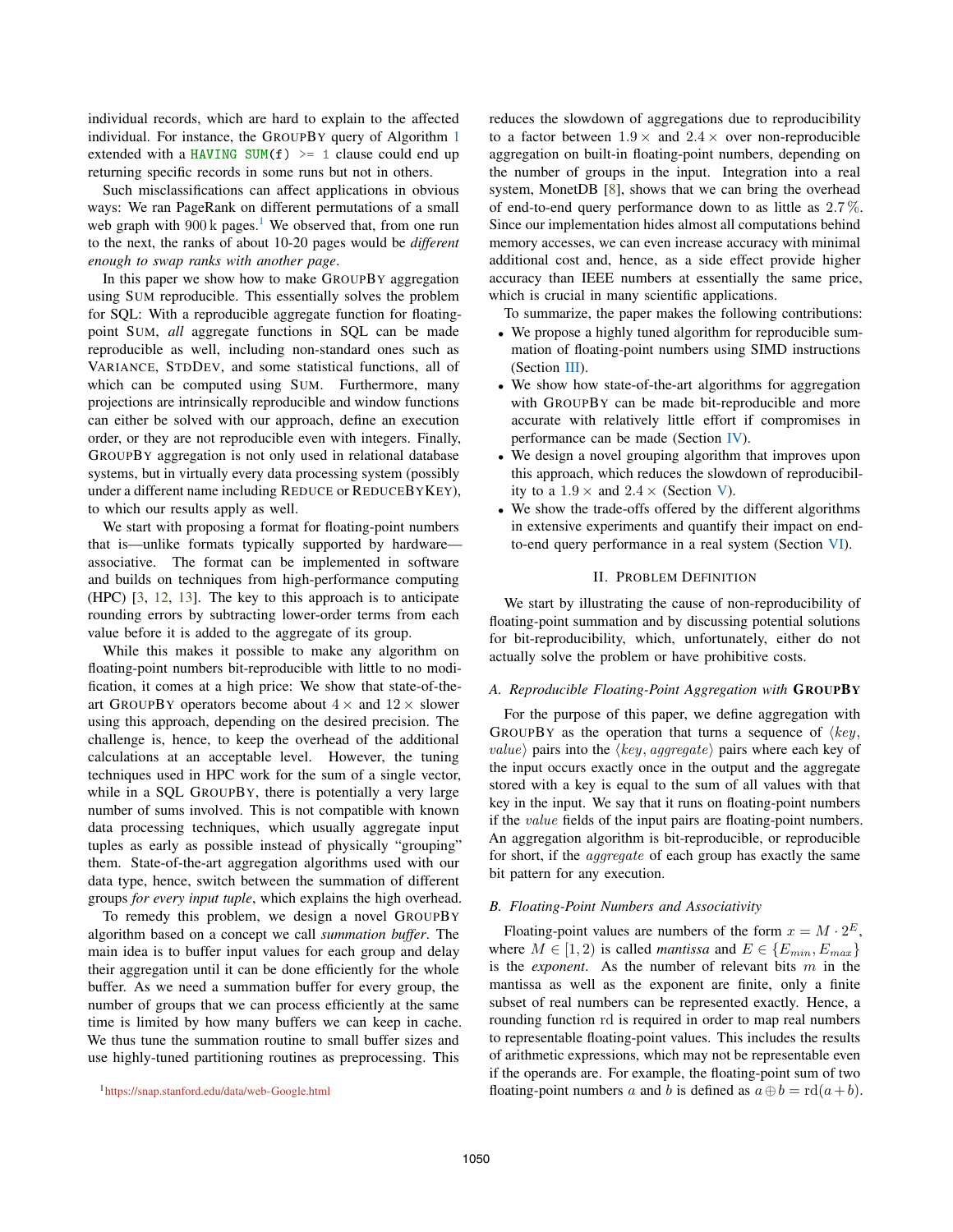To understand why this can be a problem, consider the numbers  $a = b = 1.01_2 \cdot 2^0$  and  $c = 1.11_2 \cdot 2^1$  in a toy format for floating-point numbers with a mantissa of  $m = 2$ (given as binary number) and truncation for rd. To compute the sum of the three numbers, we can compute  $(a \oplus b) \oplus c =$  $\text{rd}(\text{rd}(a+b)+c)$ . Since  $\text{rd}(a+b) = \text{rd}(1.010_2 \cdot 2^1) = 1.01_2 \cdot 2^1$ and  $\text{rd}(1.01_2 \cdot 2^1 + c) = \text{rd}(1.100_2 \cdot 2^2) = 1.10_2 \cdot 2^2$ , no rounding errors occur and the sum is accurate. However, we can compute the sum as well as  $a \oplus (b \oplus c) = \text{rd}(a + \text{rd}(b + c))$ . In this case  $\text{rd}(b + c) = \text{rd}(1.0011_2 \cdot 2^2) = 1.00_2 \cdot 2^2$  and  $\text{rd}(a + 1.00_2 \cdot 2^2) = \text{rd}(1.0101_2 \cdot 2^2) = 1.01_2 \cdot 2^2$ , so rounding errors occur in both operations (typeset in bold). Note that the *sum* of the rounding errors is  $1.00<sub>2</sub> \cdot 2<sup>0</sup>$ , which could be added to  $a \oplus (b \oplus c)$  without rounding error.

Rounding errors are larger if the exponents of the two summands are different. Therefore, if we compute the sum of many numbers, the rounding error incurred during the addition of a particular input value depends on the current value of the accumulator, which depends on the order of execution. Furthermore, even though each error is small, their sum may be big enough to change the final result.

The problem also occurs in the most common floatingpoint formats, which are the ones defined by the IEEE-754 standard [32] (even if the absolute error is obviously smaller due to the higher precision than our toy format) and which we use throughout this paper.

# *C. Non-Solutions for Reproducibility*

We now discuss a number of naive approaches for making aggregation with GROUPBY reproducible, but which do not provide satisfactory solutions to the problem.

Higher precision. Using a truncated or rounded result produced by operations with a higher floating-point precision (i.e., using doubles instead of floats) is not sufficient, as it does not make it more reproducible: Even tiny rounding errors can make significant bits flip (such as from  $0.999999...$  to 1).

Deterministic order of operations. It is possible to make the order of the operations deterministic. For linear algebra, the cuBLAS library [21] and the Intel Math Kernel Library [25] follow this approach. However, this does not solve the entire problem for database systems, which aim for *data independence* as discussed above. In addition to the example given in the introduction, the physical order of the input may also change due to compression, data placement on distributed machines, backup and restore operations, and other mechanisms, which in turn changes the order of operations. The only way to make the order of the operations deterministic is thus to use a static and deterministic schedule *and* to sort the input,which may be more than an order of magnitude slower [4, Figure 5.8] than state-of-the-art AGGREGATION algorithms based on hashing.

Fixed-point arithmetic. In traditional workloads, it is often possible to use fixed-point arithmetic for fractional numbers (also called *binary scaling* or *decimal-scaled binaries* if the scale has base ten). This is the case if all input numbers are integer multiple of some common denominator and come from

| Name                                                            | <b>Meaning</b>                                            |
|-----------------------------------------------------------------|-----------------------------------------------------------|
| $\boldsymbol{n}$                                                | Number of input values                                    |
| L                                                               | Number of levels                                          |
| V                                                               | Size of vector register                                   |
| W                                                               | Bit width of error-free transformation                    |
| NΒ                                                              | Block size between carry-bit operations                   |
| $\boldsymbol{m}$                                                | Size of the mantissa                                      |
| f                                                               | Exponent of the first transformation level                |
| $b_i$                                                           | Input value                                               |
| $\begin{matrix} q_i^{(l)} \\ r_i^{(l)} \\ S^{(l)} \end{matrix}$ | Contribution of $b_i$ at level l                          |
|                                                                 | Remainder of $b_i$ at level l                             |
|                                                                 | Running sum at level l                                    |
| $C^{(l)}$                                                       | Carry-bit count at level l                                |
| $Q^{(l)}$                                                       | Sum of the contributions at level l.                      |
| $\text{ufp}(x)$                                                 | Unit in the first place                                   |
| $\text{ulp}(x)$                                                 | Unit in the last place                                    |
| rd(x)                                                           | Rounding function                                         |
| $x \oplus y$                                                    | $\equiv$ rd(x + y), floating-point sum of x and y         |
| $x \ominus y$                                                   | $\equiv$ rd(x – y), floating-point subtraction of x and y |

Table I: Summary of the parameters, variables, and functions used in Section III.

similar orders of magnitude, such as all values in a *salary* field are multiples of 1¢ and range between some thousand and some million dollars. Operations can then be executed using integer operations internally, which are cheap to execute and reproducible most of the time. However, in many modern data processing applications, these assumptions do not apply: values from some domains, such as measurements or scientific data, cannot be expressed as multiple of some smallest unit and the values of different orders of magnitude such as those handled in machine learning and other scientific applications require a floating-point representation.

Arbitrary-precision operations. It is possible to push the limits of fixed-point arithmetic by using high-precision or even arbitrary-precision operations in software. Examples implementing this approach include the GNU MPFR Library [28], the BigDecimal class of Java [23], and numeric data types offered by some database systems (such as PostgreSQL). However, this not only requires many hardware instructions for each arithmetic operation, but also variable-width storage, which is much more difficult to handle than the fixed-width built-in types.

# III. REPRODUCIBLE ACCURATE SUM

In this section, we explain an algorithm that solves the problem of reproducible floating-point summation where all inputs are summed up to produce a *single* number (i.e., aggregation *without* grouping). For the sake of exposition, we develop the algorithm in three iterations of increasing completeness. In a fourth iteration, we show how to speed up this algorithm using vector instructions. Table I summarizes the variables and function names we use.

# *A. Definitions*

Two numbers related to any floating-point number  $x$  are of importance in this section:  $\mathrm{ufp}(x)$  and  $\mathrm{ulp}(x)$ . They were first defined by Goldberg [17]. ufp(x) designates the *unit in the*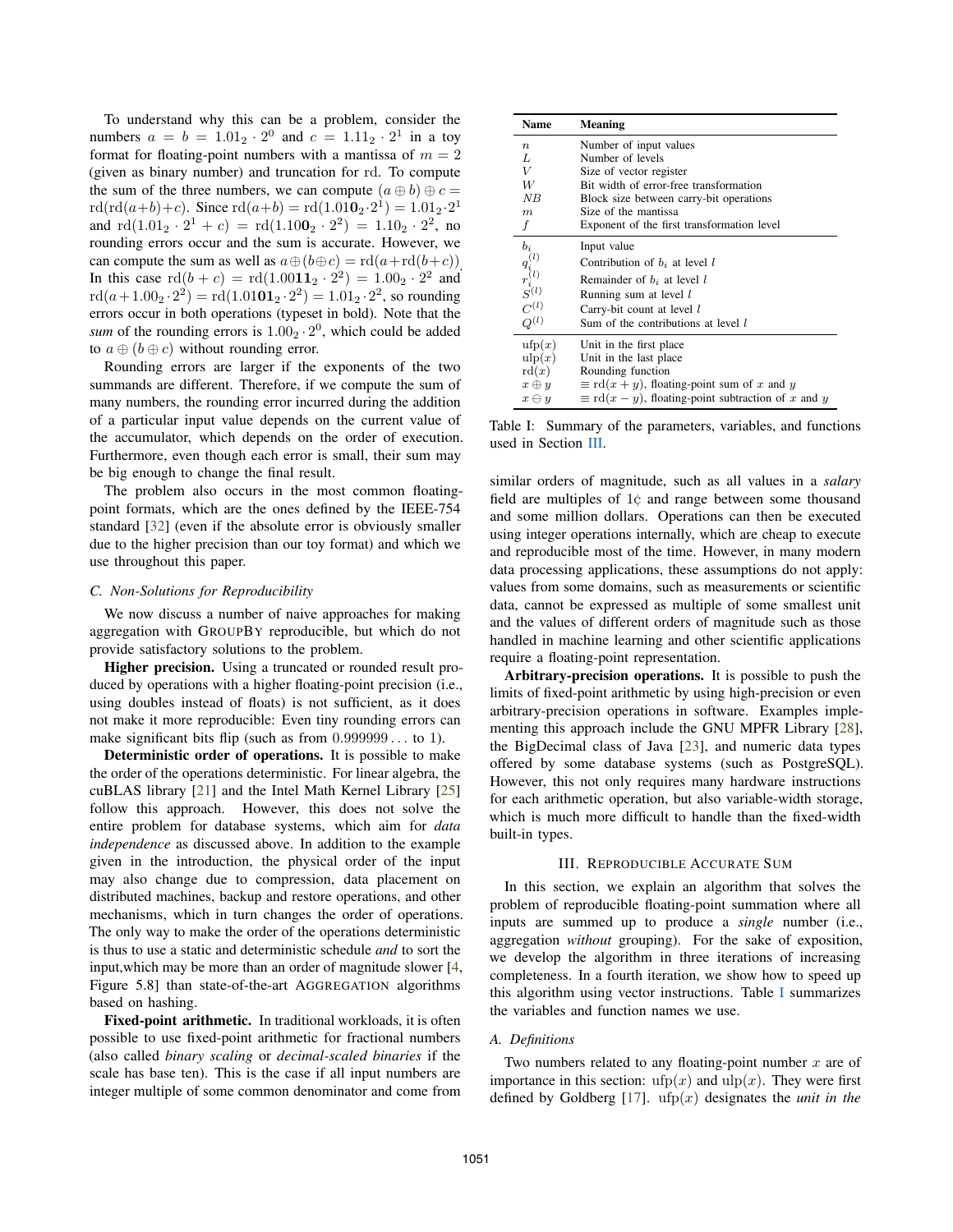*first place*, i.e., the numeric value of the first bit in the mantissa. If  $x = M \cdot 2^E$  as above, then  $\mathrm{ufp}(x) = 2^E$ . All floating-point numbers with the same exponent as  $x$  have an absolute value in  $[\text{ufp}(x), 2 \cdot \text{ufp}(x)]$ . Similarly,  $\text{ulp}(x)$  designates the *unit in the last place*, i.e., the value of the last bit in the mantissa. For  $x = M \cdot 2^E$ ,  $\text{ulp}(x) = 2^{E-m}$ . This value represents the difference between  $x$  and its closest representable values.

# *B. Error-Free Transformation*

Our reproducible summation algorithm is based on the observation that the floating-point sum of two numbers  $a$  and b can be performed *exactly* if the one with the smaller absolute value has sufficiently many zeroes at the end of its mantissa. To understand when this is the case, let us define  $a$  and  $b$  as integer multiples of the same power of two:  $a := \alpha_a \cdot 2^p$ ,  $b := \alpha_b \cdot 2^p$ , where  $\alpha_a, \alpha_b$ , and p are integer numbers, and  $|a| > |b|$ , WLOG. If the values  $|\alpha_a|, |\alpha_b|$ , and  $|\alpha_a + \alpha_b|$  do not exceed  $2^m$ , then a, b, and  $a + b$  can be represented in the floating-point format and, consequently, the floating-point sum is exact:  $a \oplus b = a + b$ . In other words, the sum is exact if these three numbers can have a (possibly denormalized) floating-point representation with the same exponent and without losing information.

As an example, the values  $a := 26.046875$  and  $b := 2.8125$ can be represented exactly with an 11-bit mantissa (which corresponds to IEEE half-precision, where  $m = 10$ ). Also, they can be represented as  $\alpha_a \cdot 2^p$  and  $\alpha_b \cdot 2^p$ , with  $\alpha_a = 1667$ ,  $\alpha_b = 180$ , and  $p = -6$  and their sum is  $a \oplus b = a + b =$  $(\alpha_a + \alpha_b) \cdot 2^p = 28.859375$ . It can be computed exactly with this format because said conditions are met.

Let us now consider any representable a and b with  $|a| > |b|$ . One can split b as  $b = q + r$  so that q is an integer multiple of ulp(a), namely  $q := (a \oplus b) \ominus a$  and  $r := b \ominus q$ . The sum  $a \oplus q$ can be computed exactly because the three aforesaid conditions are met between a and q, with  $2^p = \text{ulp}(a)$ . Also, b can be recovered exactly through  $q+r = q \oplus b$ . This procedure, named *error-free transformation*, was defined by Ogita et al. [22].

For instance,  $a = 1.010_2 \cdot 2^0$ ,  $b = 1.101_2 \cdot 2^{-2}$ . q is computed as  $(a \oplus b) \oplus b = 1.101_2 \cdot 2^0$ , while  $r = b \oplus q = 1_2 \cdot 2^{-5}$ .

We can now perform an order-independent summation of a sequence of values  $b_1$ ,  $b_2$ ,  $b_3$  by applying the same error-free transformation to all values  $b_i$ . Figure 1 illustrates the idea. The transformation produces  $q_i := (a \oplus b_i) \ominus a, r_i := b_i \ominus q_i$ . We call the values  $q_i$  and  $r_i$  *contributions* and *remainders*, respectively, of the input values  $b_i$  and the value  $a$  the *extractor* of the error-free transformations. Since all contributions  $q_i$  are integer multiples of the same power of two, and that their sum is representable with the same format, their floating-point summation is free of rounding error and thus order-independent:  $q_1 \oplus q_2 \oplus q_3 = q_1 + q_2 + q_3 = 265.$ 

While this procedure solves the problem of orderindependent bit-reproducibility, it has two problems: First, it only works under the assumption that the absolute value of every intermediate result of this summation, including the final result, is strictly bounded by  $2 \cdot \text{ufp}(a)$ . An obvious, yet suboptimal solution would be to do two passes over the data, the first one computing the maximum absolute value



Figure 1: Error-free transformation.

for which all assumptions are fulfilled, the second one for the actual summation. Second, the sum is inaccurate because relevant parts of the input values, namely the remainders, are discarded. We present an algorithm that solves both problems.

#### *C. Accurate Reproducible Scalar Summation*

In HPC, the problem of summing up long vectors of numbers has been studied in detail. In this section, we explain RSUM [13]. In the subsequent section, we discuss why it does not work well with SQL GROUPBY.

In order to address the problem of accuracy, we recall that the error-free transformation produces two outputs: the *contribution* q and the *remainder* r. In the previous section, we made use of the contributions to obtain an order-independent summation. Now we make use of the remainders to improve the accuracy of this summation: we perform an error-free transformation on the remainder, this time using the smaller extractor  $a^{(2)} := 2^{-W} \cdot a$  (with  $W \in \mathbb{N} \setminus \{0\}$ ). We thus obtain the second-level contribution and remainder of each input value:  $q_i^{(2)} := (a^{(2)} \oplus r_i) \oplus a^{(2)}, r_i^{(2)} := r_i \oplus q_i^{(2)}$ . These second-level contributions can be summed up to obtain a second-level result:  $Q^{(1)} := \sum_{i=1}^n q_i, Q^{(2)} := \sum_{i=1}^n q_{i-1}^{(2)}$ . As we show in Section VI-B, the final result  $Q := Q^{(1)} \oplus Q^{(2)}$  is of comparable accuracy as a standard, non-reproducible floatingpoint summation. If higher accuracy is needed, an arbitrary number of levels  $L$  can be used. The value  $W$  expressing the logarithm of the ratio of two consecutive extractors  $a^{(l)}$ ,  $a^{(l+1)}$ is bounded by  $m - 2$  and it affects the result (the higher, the more accurate) and the cost (the higher, the slower) of the algorithm. Good choices are 18 and 40 for single and double precision respectively and we use these values in this work.

So far, the extractors  $a$  are never assumed to be powers of two. The example in Figure 1 shows a power of two as the extractor, but this does not necessarily have to be the case. The only important factor is that the exponent of the extractor never changes, nor do the intermediate results of the errorfree transformation. For this reason, the role of the error-free extractor is taken by the running sums  $S^{(l)}$  in the algorithm. The running sum will never change its exponent, as is explained later in this section.

We start with the values  $S^{(l)} = 1.5 \cdot 2^{f-(l-1)\cdot W}$ . The value  $f$  can be chosen arbitrarily, as long as the resulting extractor is large enough for the transformation of the first value  $b_1$ , i.e.,  $f > \log_2 |b_1| + m - W + 1$ . Each input value  $b_i$  is transformed using  $S^{(1)}, S^{(2)}, \ldots, S^{(L)}$  as extractors. The resulting contributions  $q_i^{(1)}, q_i^{(2)}, \ldots, q_i^{(L)}$  are added to  $S^{(1)}$ ,  $S^{(2)}, \ldots, S^{(L)}$  respectively. For  $|b_i| \ge 2^{W-1} \cdot \text{ulp}(S^{(1)})$ , the first level is not large enough to contain its contribution. In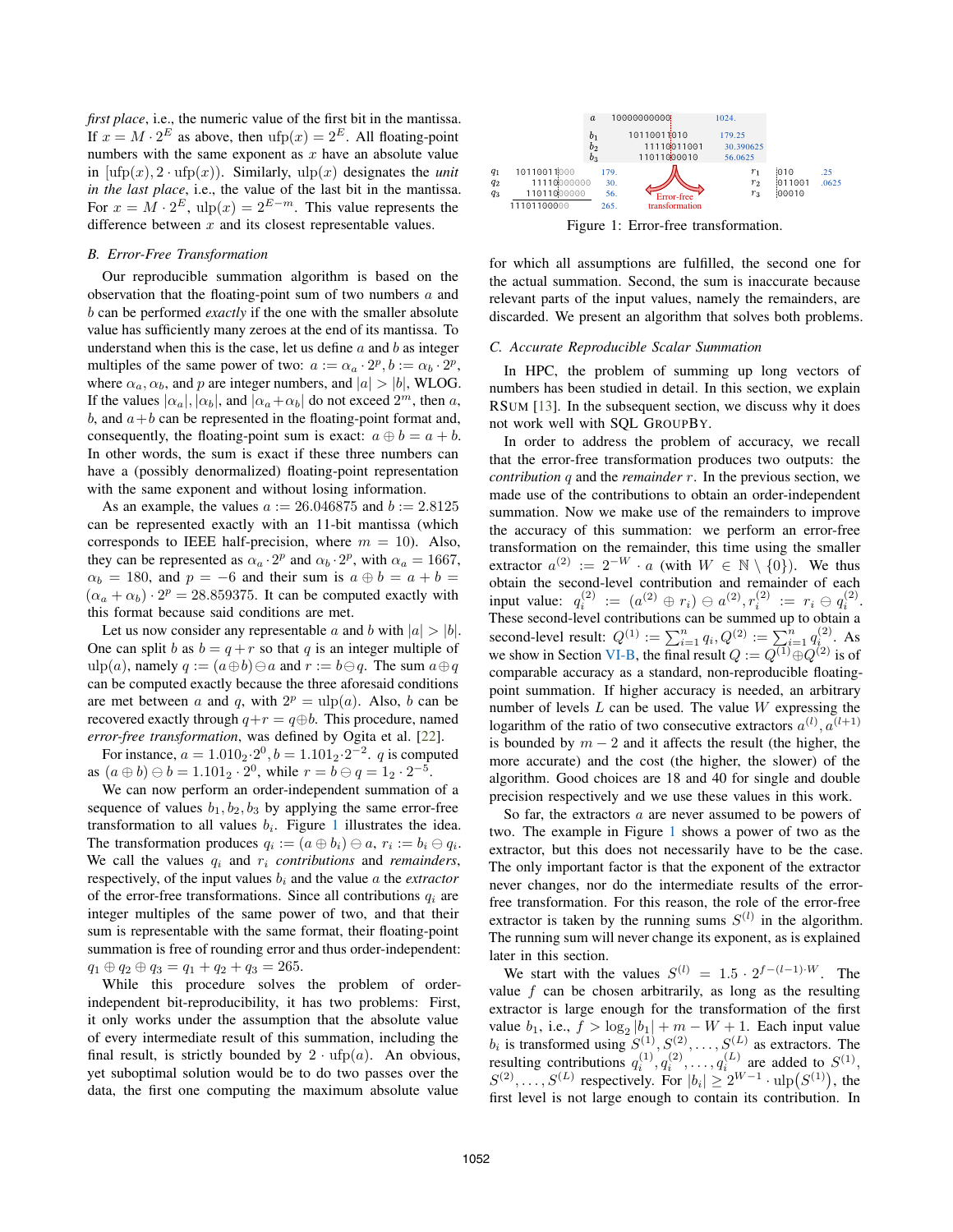1: Load state  $S^{(l)}$ ,  $C^{(l)}$   $\forall 1 \le l \le L$ 2: for  $i = 1$  to n do 3: - Check extractor validity, update levels if needed: necessary 4: **while**  $|b_i| \ge 2^{W-1} \cdot \text{ulp}(S^{(1)})$  do 5: **for**  $l = L$  to 2 do 6:  $S^{(l)} \leftarrow S^{(l-1)}$ ;  $C^{(l)} \leftarrow C^{(l-1)}$ <br>7:  $S^{(1)} \leftarrow 1.5 \cdot 2^W \cdot \text{ufp}(S^{(2)})$ ;  $C^{(1)}$ 7:  $S^{(1)} \leftarrow 1.5 \cdot 2^W \cdot \text{ufp}(S^{(2)}); \quad C^{(1)} \leftarrow 0$ <br>8:  $\Rightarrow$  Load and transform value  $b_i$ , update  $S^{(l)}$ : 8:  $\triangleright$  Load and transform value  $b_i$ , update  $S^{(l)}$ : 9:  $r_i^{(0)} \leftarrow b_i$ 10: for  $l = 1$  to  $L$  do 11:  $q_i^{(l)} \leftarrow (r_i^{(l-1)} \oplus S^{(l)}) \ominus S^{(l)}$ 12:  $S^{(l)} \leftarrow S^{(l)} \oplus q_i^{(l)}$ <br>
13:  $r_i^{(l)} \leftarrow r_i^{(l-1)} \ominus q_i^{(l)}$ 14:  $\triangleright$  Carry-bit propagation: 15: for  $l = 1$  to  $L$  do 16: Find  $d \in \mathbb{Z}$  s.t.  $S^{(l)} \ominus d \cdot 0.25 \cdot \text{ufp}(S^{(l)}) \in$  $\left[1.5 \cdot \text{ufp}\left(S^{(l)}\right), 1.75 \cdot \text{ufp}\left(S^{(l)}\right)\right)$ 17:  $S^{(l)} \leftarrow S^{(l)} \ominus d \cdot 0.25 \cdot \text{ufp} (S^{(l)})$ 18:  $C^{(l)} \leftarrow C^{(l)} \oplus d$ 19: Store state  $S^{(l)}$ ,  $C^{(l)}$   $\forall 1 \leq l \leq L$ 



this case, the last level  $S^{(L)}$  is discarded, all other levels are demoted (e.g., the first-level sum becomes the second-level sum,  $S^{(1)} := S^{(2)}$ , and the new first-level sum is initialized to  $S^{(1)} := 1.5 \cdot 2^{W} \cdot \text{ufp}(S^{(2)})$ . This ensures that all input values can be included in the summation without breaking the assumptions for reproducible results, also avoiding the need for a first pass to find the maximum absolute value in the input.

In order to avoid that the running sums  $S^{(l)}$  change their exponent (which would affect the error-free transformation), a check is performed before its usage.  $S^{(l)}$  is *usable*, if it lies in the range  $[1.5 \cdot \text{ufp } (S^{(l)}), 1.75 \cdot \text{ufp } (S^{(l)}))$ . If it does not, a multiple of  $0.25 \cdot \mathrm{ufp}(S^{(l)})$  is added to or removed from it, and the corresponding value is subtracted from or added to the carry-bit counter  $C^{(l)}$ , which is initialized to 0. For instance, if  $S^{(l)} = 1.84 \cdot \text{ufp}(S^{(l)})$ , then  $1 \cdot (0.25 \cdot \text{ufp}(S^{(l)}))$  is subtracted from it, so that the running sum after this operation is  $S^{(l)} = 1.59 \cdot \text{ufp}(S^{(l)})$ ; the value 1 is added to  $C^{(l)}$ . The complete state of the summation is given by the running sums  $S^{(l)}$  and the corresponding carry-bit counts  $C^{(l)}$ .

Algorithm 2 summarizes this procedure. In this version of the algorithm we assume that the summation state has been initialized. A number of input values are added to this summation state, and its state is stored to main memory again, so that the summation can be resumed later. In order to finalize the summation, the following sum has to be performed:

$$
Q := \sum_{l=1}^{L} \left( \left( S^{(l)} \ominus 1.5 \cdot \mathrm{ufp}(S^{(l)}) \right) \oplus 0.25 \cdot \mathrm{ufp} \left( S^{(l)} \right) \cdot C^{(l)} \right) \tag{1}
$$

This sum is not order-independent, thus a predefined order has to be imposed. In order to avoid cancellation, we perform it in reverse order, i.e., we start from the last level.

| 1.0101<br>b <sub>1</sub>                                                                                                                                           | b <sub>2</sub><br>$S^{(1)}$                                                                             | 1001.0<br>1100000.<br>11001.<br>$+10.01$                                                | b <sub>3</sub>                                                                          | 100.01                                                                                      | $S^{(1)}$<br>$O^{(1)}$ | 1101100.<br>$-1100000$ .<br>1100.                               |
|--------------------------------------------------------------------------------------------------------------------------------------------------------------------|---------------------------------------------------------------------------------------------------------|-----------------------------------------------------------------------------------------|-----------------------------------------------------------------------------------------|---------------------------------------------------------------------------------------------|------------------------|-----------------------------------------------------------------|
| $S^{(1)}$<br>11000.<br>$q_1^{(1)}$<br>1.0000<br>$S^{(1)}$ $\leftarrow$ 11001.<br>$r_1^{(1)}$<br>S <sup>(2)</sup><br>110.00<br>$q_1^{(2)}$<br>$S^{(2)}$ +<br>110.01 | $S^{(1)}$<br>$q_2^{(1)}$<br>$r_2^{(1)}$<br>101<br>S <sup>(2)</sup><br>$q_2^{(2)}$<br>100<br>$S^{(2)}$ + | 1100000.<br>1001.0<br>$S^{(1)}$ $\sim$ 1101000.<br>1.0000<br>11001.<br>1,0000<br>11010. | $S^{(1)}$<br>$q_3^{(1)}$<br>$r_3^{(1)}$<br>S <sup>(2)</sup><br>$q_3^{(2)}$<br>$S^{(2)}$ | 1101000.<br>100.01<br>$S^{(1)}$ $\leftarrow$ 1101100.<br>1.0000<br>11010.<br>.101<br>11010. | $S^{(2)}$<br>$Q^{(2)}$ | 11010.<br>$-11000.$<br>10.<br>$Q^{(1)}\oplus Q^{(2)}$<br>1110.0 |

Figure 2: Application of the RSUM algorithm on three values.

| $b_4$          | 11.001                        | d                       |                               |
|----------------|-------------------------------|-------------------------|-------------------------------|
| S <sub>1</sub> | 11011.                        | ۰                       |                               |
| $q_4^{(1)}$    | 11,001                        |                         | $S^{(1)}$ $\leftarrow$ 11010. |
|                | $S^{(1)}$ $\leftarrow$ 11110. | $C^{(1)}$ $\rightarrow$ |                               |

Figure 3: Example of a carry-bit propagation.

Figure 2 shows the application of Algorithm 2 on the values  $b_1 = 1.3125, b_2 = 9$ , and  $b_3 = 4.25$ , with the format defined by  $m = 4$ , the parameter  $W = 2$ , the first extractor chosen with  $f = 4$ , and two extraction levels. The figure uses only binary digits. In the first iteration, the value  $b_1$  is added to the firstlevel running sum  $S^{(1)}$  (incrementing it by the contribution  $q_1^{(1)}$ ). The remainder  $r_1^{(1)}$  is added to the second-level running sum  $S^{(2)}$ . In the second iteration,  $|b_2| \ge 2^{W-1} \cdot \text{ulp}(S^{(1)})$ , thus triggering an adjustment of the levels, shown in the white box: The second-level sum is discarded, the first-level sum is moved to the second level, and a new extractor is set as first level. Then, the extraction is performed normally. The third value does not trigger the level adjustment. Finally, the sum for each level is computed  $(Q^{(1)}$  and  $Q^{(2)}$ ) and these values are summed to give the final result  $1110<sub>2</sub> = 14$ .  $C^{(l)}$ variables are never shown in this example because their value is always zero, as  $S^{(l)} \in [1.5 \cdot \text{ufp } (S^{(l)}) , 1.75 \cdot (S^{(l)}) )$  at all times. Figure 3 illustrates a carry-bit operation on one level when the running sum  $S^{(1)}$  has the value 11011<sub>2</sub>, the carry-bit counter  $C^{(1)} = 0$ , and the value  $b_4 = 3.125$  is processed: after the summation the running sum exceeds  $1.75 \cdot \text{ufp} (S^{(l)})$ . The adjusting number is found to be  $d = 1$ , and the sum and the carry-bit counter are modified accordingly.

#### *D. Vectorization of the Summation Algorithm*

RSUM [13] was originally introduced in a MIMD context, where each process performs the full summation of the local data and the results are finally summed up globally using MPI\_Reduce. As a first step to make it suitable to GROUPBY, we propose a SIMD variant of RSUM. In this variant, the running sum of each level is represented in the registers as a tuple of values  $\left\langle S_1^{(l)}, \ldots, S_V^{(l)} \right\rangle$ , where V is the width of the register (e.g., for double-precision values on AVX architectures,  $V = 4$ ). Similarly, the carry-bit counts are represented by a tuple of V elements and V input values are transformed and added to the running sums concurrently. Moreover, a tiling optimization is performed: the extractor validity and the carrybit propagation are performed just once every *NB* iterations. This is bounded by  $NB \leq 2^{-m-W-1}[13]$ .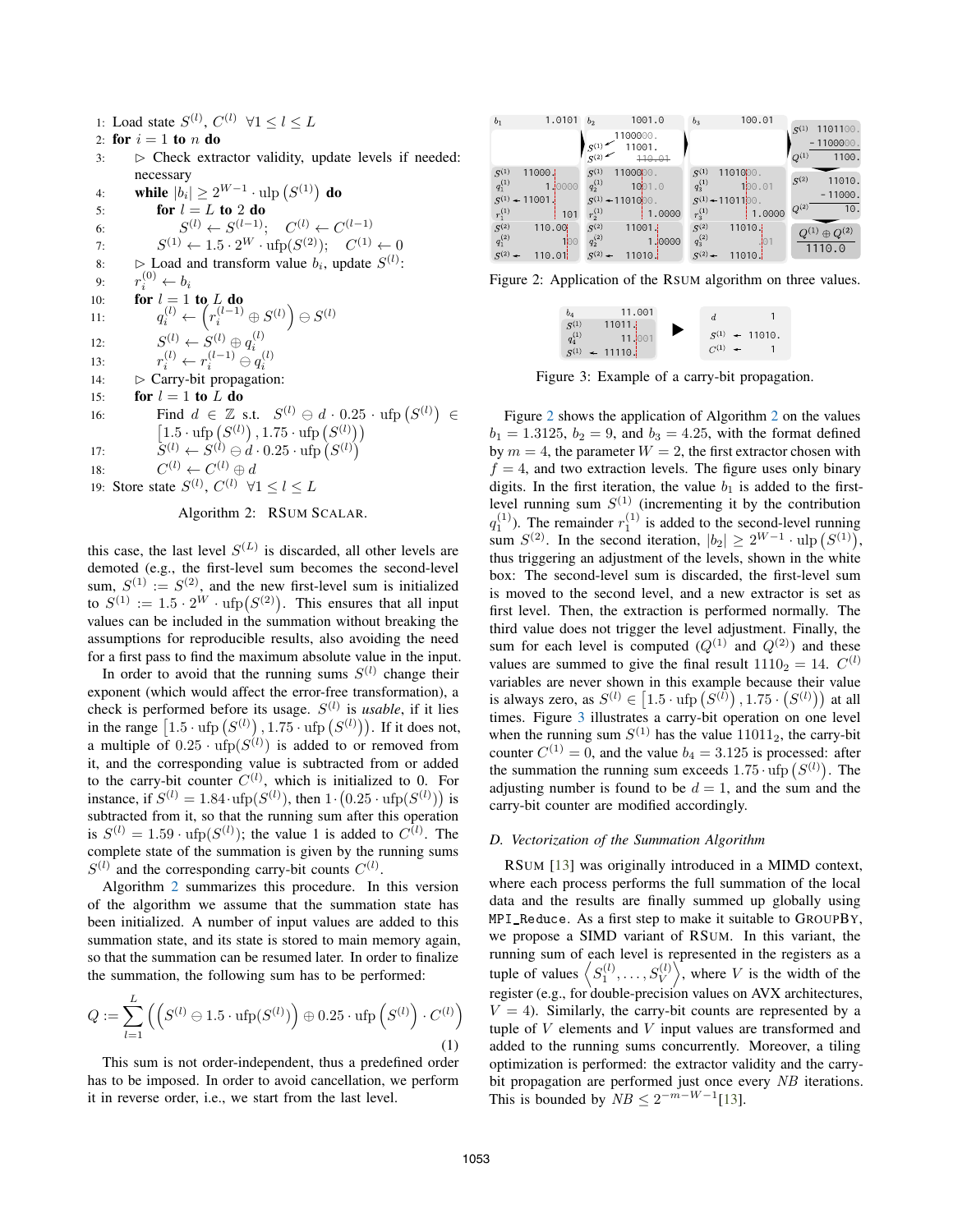1: Load state  $S_1^{(l)} \leftarrow S_1^{(l)}$ ;  $C_1^{(l)} \leftarrow C_1^{(l)}$   $\forall 1 \leq l \leq L$ 2:  $S_v^{(l)} \leftarrow 1.5 \cdot \text{ufp}(S^{(l)})$ ;  $C_v^{(l)} \leftarrow 0 \ \forall 2 \le v \le V, 1 \le l \le L$ 

- 3: **for**  $i = 1$  to *n*, **increment by**  $V \cdot NB$  **do**<br>4:  $\triangleright$  Check maximize  $i \leq i \leq NB$  [b<sub>i</sub>], undate
- 4:  $\triangleright$  Check  $\max_{i \leq j \leq i+V}$   $\cdot$   $\frac{N}{B}$  |b<sub>j</sub>|, update levels if necessary. See Algorithm 2, lines 3-7
- 5: **for**  $j = i$  **to**  $i + V \cdot NB$ , **increment by** V **do**<br>6:  $\triangleright$  Load and transform values  $\langle b_i, \ldots, b \rangle$
- 6:  $\triangleright$  Load and transform values  $\langle b_j, \ldots, b_{j+V-1} \rangle$ , update  $\left\langle S_1^{(l)}, \ldots, S_V^{(l)} \right\rangle$ . See Algorithm 2, lines 8-13
- 7:  $\triangleright$  Carry-bit propagation. See Algorithm 2, lines 14-18
- $8:$   $\triangleright$  Horizontal summation
- 9: for  $l = 1$  to  $L$  do 10:  $S^{(l)} \leftarrow 1.5 \cdot \text{ufp}(S_1^{(l)}) \oplus \sum_{v=1}^{V} \left( S_v^{(l)} \ominus 1.5 \cdot \text{ufp}(S_v^{(l)}) \right)$

11:  $C^{(l)} \leftarrow \sum_{v=1}^{V} \left\langle C_1^{(l)}, \ldots, C_V^{(l)} \right\rangle$ 12: Store state  $S^{(l)}$ ,  $C^{(l)}$   $\forall 1 \le l \le L$ 

# Algorithm 3: RSUM SIMD.

The summation state does not change format: one running sum and one carry-bit count per level are stored in main memory. When loading a summation state from memory into the registers, the first element of the registers is set to the value read from memory (thus, e.g.,  $S_1^{(1)} = S^{(1)}$ ), while the other elements of each register are initialized to  $1.5 \cdot \text{ufp}(S^{(l)})$ for running sums and to 0 for carry-bit counts. A horizontal summation has to be performed at the end of the algorithm when storing the state to the main memory: The resulting running sum and carry-bit count of each level are:

$$
S^{(l)} := 1.5 \cdot \mathrm{ufp}(S_1^{(l)}) \oplus \sum_{v=1}^{V} \left( S_v^{(l)} \ominus 1.5 \cdot \mathrm{ufp}(S_v^{(l)}) \right), \quad (2)
$$

$$
C^{(l)} := \sum_{v=1}^{l} C_v^{(l)} \tag{3}
$$

with order-independent sums. Algorithm 3 summarizes this procedure. For brevity and clarity, parts of the algorithm constitute references to the equivalent lines of Algorithm 2.

## IV. A REPRODUCIBLE FLOATING-POINT TYPE

As a first solution for reproducible floating-point aggregation with GROUPBY, we propose a data type that can be used as drop-in replacement for intermediate aggregates of floatingpoint numbers in any state-of-the-art aggregation algorithm with little to no modification.<sup>2</sup> We base this type on the reproducible summation algorithm from the previous section: It simply consists of an  $\langle \vec{S}, \vec{C} \rangle$  pair, where the symbols  $\vec{S} = \langle S^{(1)}, \rangle$  $\langle C, S^{(L)} \rangle$  and  $\vec{C} = \langle C^{(1)}, \dots, C^{(L)} \rangle$  are, respectively, the  $L$ levels of the running sum and carry-bit counter as introduced in Section III. In languages such as  $C_{++}$ , we can implement this data type as a class with member variables  $S[L]$  and  $C[L]$ and overload its operator+= for summation with scalars and



Figure 4: HASHAGGREGATION with different reproducible data types and 16 groups.

instances of that type. We refer to this data type as repro <ScalarT, L>, where ScalarT is either float or double.

Figure 4 shows the performance of a start-of-the-art HASH-AGGREGATION algorithm<sup>3</sup> instantiated with different variants of the repro data type. This algorithms looks up the aggregate of the corresponding group in a hash table using the *key* field of the input pair and adds the *value* field to that aggregate. We choose the small number of 16 groups to eliminate effects not related to the data types themselves (such as cache effects or pre-processing costs). As the plot shows, the algorithm is between  $4 \times$  and  $12 \times$  slower with the reproducible data types than with integers or IEEE floats and the more so the more levels of summation we use (i.e., the higher the precision). This is not surprising considering the computational overhead: in the operator+= of reproducible types, each level of summation requires about 12 floating-point operations and 4 load and store instructions, while the operator  $+=$  of standard data types only requires a single one. Finally, there is virtually no difference between single and double precision. This is due to the fact that the algorithm is heavily compute bound and the latency of most instructions does not depend on the operand width.

We have learned two things from this section. First, it requires relatively little development effort to make a large class of algorithms for aggregation with GROUPBY bit-reproducible on floating-point numbers. Second, this approach comes at a high price: If we want to match the precision of IEEE floats, we need the types with  $L = 2$ , which, in the situation shown above, makes the algorithm more than 6 times slower. In the next section, we show a more involved algorithm that improves the slowdown to between  $1.9 \times$  and  $2.4 \times$  for any repro<ScalarT,L>.

# V. AGGREGATION WITH SUMMATION BUFFERS

In this section, we present a novel algorithm for aggregation with GROUPBY that achieves bit-reproducibility on floatingpoint numbers efficiently. We first describe the main idea, summation buffers, which allows to use our efficient, vectorized summation routine, and then incorporate that into a state-of-the-art AGGREGATION algorithm.

# *A. Summation Buffers*

The main idea for batching the aggregation of input values can be used in any AGGREGATION algorithm: we store

<sup>2</sup>The only arithmetic operation that this type supports is addition, so in a real system it would most likely be an internal type of the execution layer not exposed to the user.

<sup>&</sup>lt;sup>3</sup>The experimental setup as described in Section VI-A.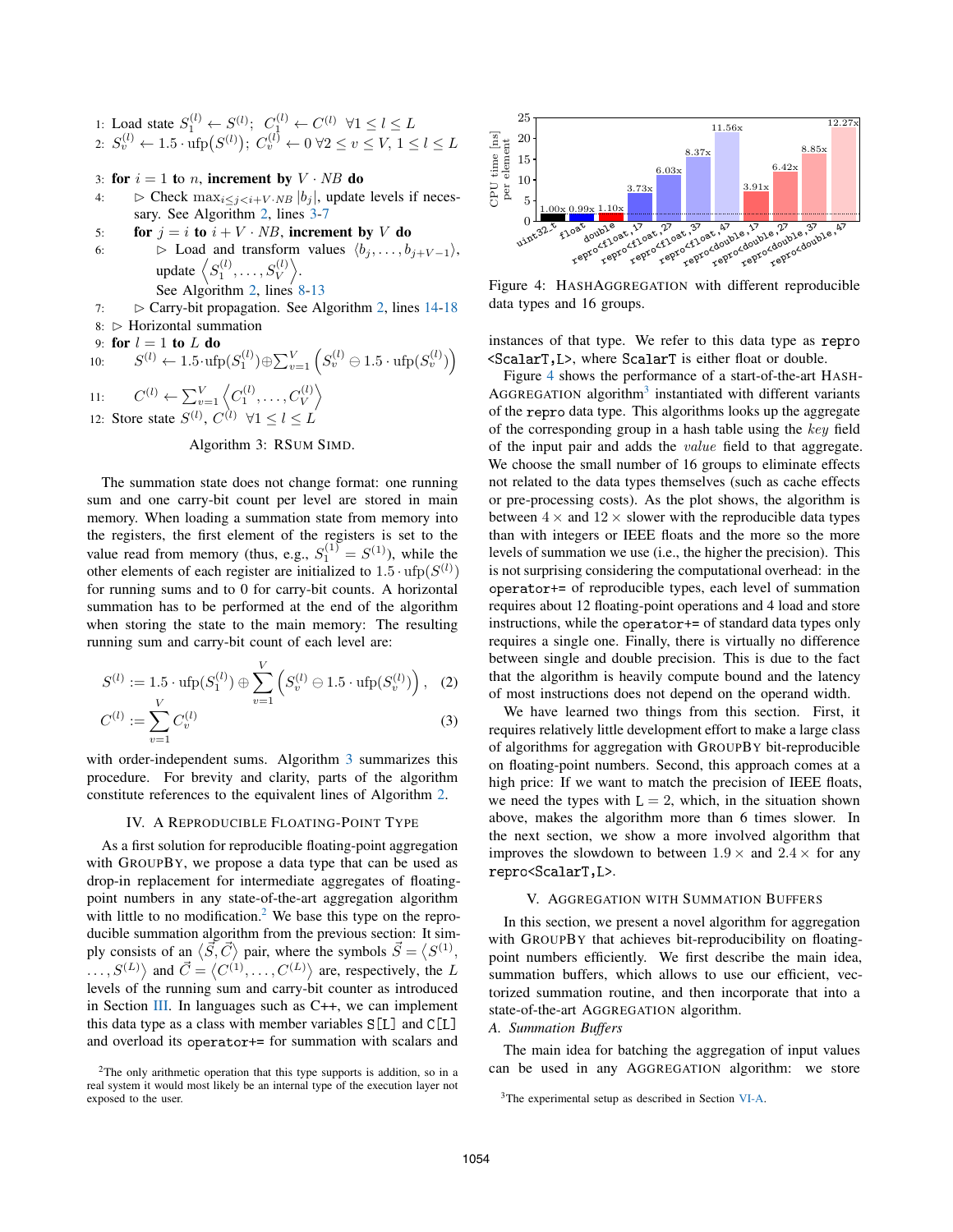

repro<ScalarT,L> accumulation buffer Figure 5: Memory layout of an intermediate aggregate.

a reproducible float along with a buffer of input values as intermediate aggregates, which we call *summation buffer*. A summation buffer consists of an array of input values and the offset of the next free slot in the array ("next"). The layout of intermediate aggregates is thus as shown in Figure 5.

For example, the textbook HASHAGGREGATION [19] with summation buffers works as follows: Whenever we process a  $\langle key, value \rangle$  pair, we first use the key to lookup the entry of the group in the bash table and then use the offset to append the group in the hash table and then use the offset to append the value to the buffer of the group (incrementing the offset accordingly). Only when a buffer is full, we aggregate the buffered values and reset the offset to 0, i.e., to the beginning of the buffer. This allows us to use our vectorized summation algorithm RSUM SIMD (Algorithm 3), which is much more efficient than the per-element summation from the previous section. In languages such as C++, we can implement this as new data type again, where the summation operators contain the logic just described, and use this new data type in any existing AGGREGATION algorithm transparently.

One important tuning parameter is now the buffer size (*bsz* ). On the one hand, the larger the buffer is, the better the constant costs associated with a call to the summation algorithm can be amortized. On the other hand, the larger each buffer is, the larger is also the cache footprint of the algorithm, which may decrease performance significantly. The rest of this section shows how to design an algorithm that makes the best tradeoff in all situations.

#### *B. High-Level Algorithm Structure*

The overall structure of our AGGREGATION algorithm is illustrated in Algorithm 4: We partition the input on the hash value of the keys (Line 1), which can be done very efficiently on modern hardware [8, 20, 26]. Since all input records for a particular group are copied into the same partition, each partition can be processed independently, which we do using HASHAGGREGATION (Lines 2 to 3). Finally, we combine the intermediate results into a single hash table shared among all threads (Lines 4 to 6). We call this algorithm PARTITIONANDAGGREGATE.

The partitioning effectively divides the number of groups per partition and, hence, the cache footprint of HASHAGGRE-GATION by the partitioning fan-out  $F$ , which may out-weigh the additional costs for partitioning. Depending on the number of groups in the input, a larger or smaller fan-out is needed in order to fit the working set of HASHAGGREGATION into the cache. For a small number of groups, no partitioning may be required. In this case, i.e., if  $F = 1$ , PARALLELPARTITION is a no-op that forwards its input. Since modern hardware can run PARTITIONING efficiently only up to a certain fan-out [8, 20,

- 1: partitions  $\leftarrow$  PARALLELPARTITION(input, *key*,  $F = f^d$ )
- 2: for each p in partitions with index i parallel do
- 3: privateTables $[i] \leftarrow$ HASHAGGREGATION(p)
- 4: for each t in privateTables parallel do
- 5: **for each**  $\langle key, value \rangle$  in t do
- 6: sharedTable[*key*] += *value*

Algorithm 4: PARTITIONANDAGGREGATE.

26], we implementing it recursively using zero or more levels of partitioning i.e., we partition with  $F = f<sup>d</sup>$  for  $f = 256$  and  $d = 0, 1, \ldots$ 

All phases of the algorithm can be fully parallelized: The partitioning routine called in Line 1 can be parallelized by splitting the input in an arbitrary way (e.g., into equally-sized chunks, using a work queue, or using work stealing) and logically concatenating the corresponding output partitions produced by different threads. After the partitioning, each thread gets a subset of the partitions, which it aggregates into a private hash table independently of the other threads (Lines 2 to 3). With some care, the subsequent transfer to the shared hash table (Lines 4 to 6) can be implemented without synchronization since the threads work on non-overlapping subsets of its content. If no partitioning needs to be done, i.e., if  $F = 1$ , the shared hash table needs some form of synchronization such as locks. However, since in this case there are only few groups and each of them only appears once in the hash table of each thread, this last phase takes a negligible amount of time, so the overhead of locking is acceptable.

In order to make this algorithm reproducible, we use summation buffers as the data type for the intermediate aggregates produced by HASHAGGREGATION in Line 3. In the process of aggregating its share of the input or its partitions, each thread calls operator+=(ScalarT) on the appropriate intermediate aggregates, which makes it effectively alternate between probing the hash table in order to append input values at the end of their corresponding buffers and summing up the content of buffers as they become full. The shared hash table used in Line 6 has aggregates of type repro<ScalarT, L>, i.e., it does not use summation buffers and operator+=(repro  $\langle$ ScalarT, L>) is used for merging the intermediate aggregates of the different threads.

The careful reader may wonder why the data of a particular partition is first aggregated into a private hash table and then transferred into a part of the shared hash table that the thread has exclusive access to. It seems possible to save the transfer by aggregating into summation buffers in the shared hash table directly. However, this would have several disadvantages: (1) for all but almost distinct inputs, the transfer is negligible as argued earlier, so there is no need to speed up this phase, (2) the result would consist of summation buffers, which take up more space than needed, and (3) to finalize the computation, we need to iterate over the results anyway in order to flush the buffers.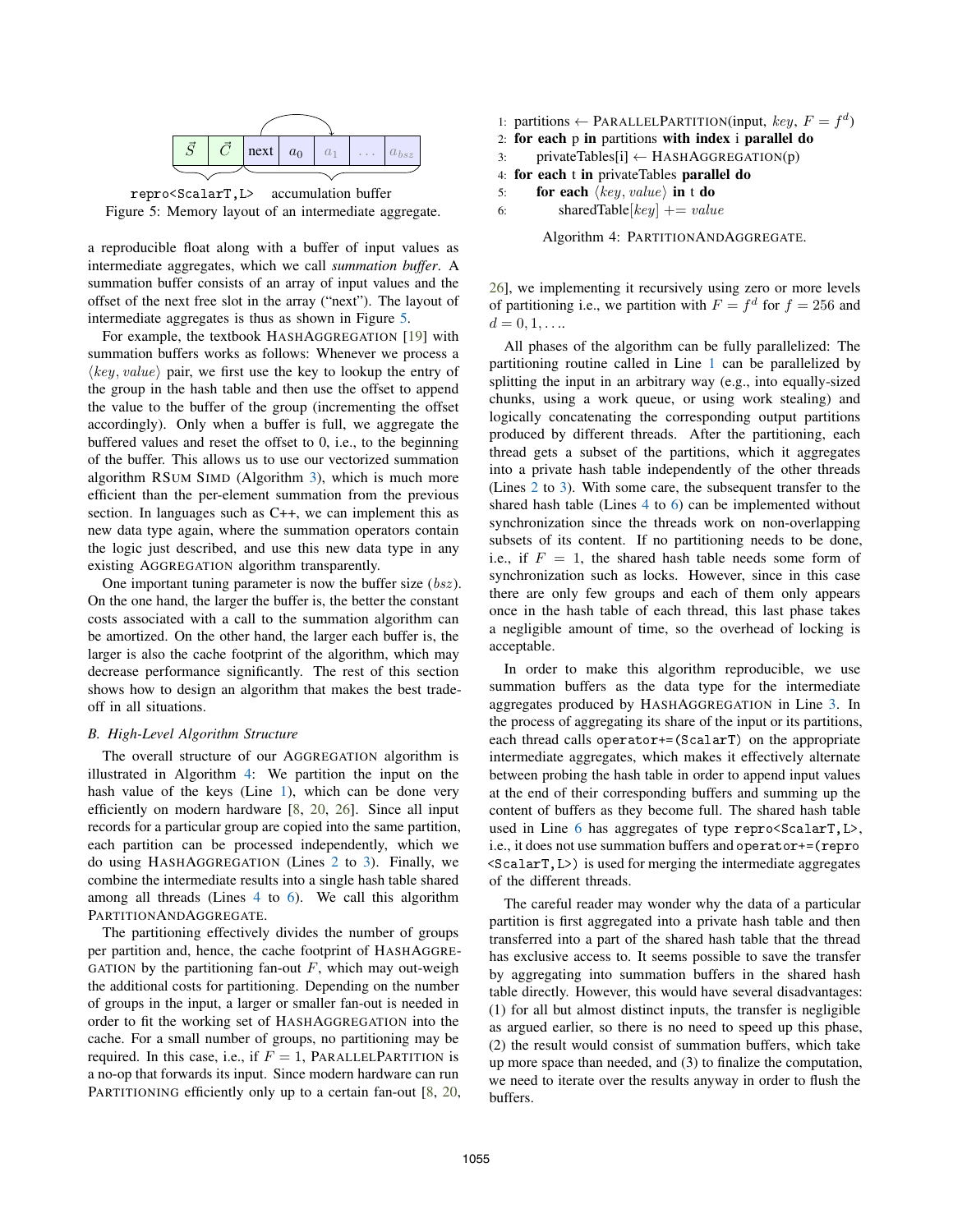# *C. Tuning Buffer Size and Partitioning Depth*

PARTITIONANDAGGREGATE with summation buffers has thus two parameters that influence its cache footprint: the size of the summation buffers *bsz* and the partitioning depth <sup>d</sup>. We now show how to choose these two parameters.

We first determine the size of the summation buffers given a fixed partitioning depth. Since the access to the summation buffers follows the random pattern given by the hash values of the keys of the input records, the cache footprint of the algorithm consists of the size of the hash table, which we can quantify as  $n_{groups} \cdot$  size of (ScalarT)  $\cdot$  *bsz*, where  $n_{groups}$  is the number of groups in the input. The buffers should be as the number of groups in the input. The buffers should be as large as possible in order to amortize constant costs of calling the summation routine. We thus set the buffer size such that they use the entire cache, which is given by the following equation:

$$
bsz = \min \begin{cases} \left[ |cache| / \left( n_{groups} / F \cdot \text{sizeof}(\text{ScalarT}) \right) \right] \\ bsz_{max}, \end{cases} \tag{4}
$$

where <sup>|</sup>*cache*<sup>|</sup> is the size of the last-level cache corresponding to one thread,  $bsz_{max}$  the largest buffer size available in the system, and  $F$  the partitioning fan-out.

The optimal number of levels of partitioning  $d$  depends on the number of groups: It must be large enough to reduce the number of groups per partition to a point where the subsequent, final level of aggregation can be done in cache. It should not be larger, otherwise, the partitioning has no benefit and its execution only constitutes overhead. In earlier work [20], we propose to select this depth adaptively: start with a private hash table of fixed size; while the number of groups is lower than the threshold, process all input this way; if and when the threshold is crossed, add a level of partitioning and recurse. This has virtually no overhead, so the resulting runtime essentially corresponds to the optimal partitioning depth for any given input. Since the adaptation mechanism is orthogonal to the topic of this paper and incorporation into our algorithm is only a matter of implementation time, we simply determine the optimal number of levels offline and use that in the remainder of this paper.

#### *D. System Integration*

We envision the integration of our algorithm into real systems either as a "fix" for SUM on floating-point numbers or as an alternate aggregate function  $\text{RSUM}(\langle expression \rangle, L)$ , which would give the user control on the desired precision which would give the user control on the desired precision.

## VI. EXPERIMENTAL EVALUATION

In this section, we show micro-benchmarks that justify design decisions taken in the previous sections, evaluate the performance of our algorithms experimentally, and quantify their impact on end-to-end query performance.

#### *A. Experimental Setup*

We run the experiments on a system with 256 GiB RAM and two Intel Xeon E5-2630 v3 CPUs, which belong to the Haswell-EP product line. The CPUs have 8 physical cores each clocked at 2.4 GHz, each with private first and secondlevel data caches of size 32 KiB and 256 KiB, respectively, as well as a 20 MiB last-level cache shared among all cores. The system runs Debian 8 (jessie) with a Linux kernel v3.18.14. HyperThreading and frequency scaling are switched off.

Unless otherwise mentioned, we use  $n = 2^{30}$  (*key*, *value*) is as input, where the key is of type wint 32 t, and the pairs as input, where the key is of type uint32\_t and the type of the value is as follows: It is of type ScalarT if we say that an algorithm runs on  $\mathtt{repr}$ o< $\mathtt{ScalarT},$ L> (i.e., it is of type float or double) and of type DECIMAL(p) if we say that the algorithms runs on one of these types. We implement the DECIMAL types as built-in integers of size 32, 64, and 128 bit<sup>4</sup> for  $p = 9, 19, 38$ , respectively, which is a typical way to implement them. The keys are drawn uniformly at random from the range  $[0, n_{groups}]$ . Due to the nature of random distributions, this means that there are actually less than  $n_{groups}$  groups in the input if  $n_{groups} \approx n$ . We omit experiments on other data distributions as known techniques to handle data skew [10, 20] are orthogonal to the topic of this paper and can be included into our algorithms. All presented numbers are averages of ten identical runs, among which we observed low variance.<sup>5</sup> We express the runtime as "CPU time per element" =  $T \cdot P/n$ , where T is the total running time,  $P = 8$  the number of processing elements, and  $n$  the number of input elements, which simplifies comparison across different machines.

In experiments not shown in this paper, we compared our baseline implementation to that of Cieslewicz and Ross [10]. Our implementation is at least as fast as theirs and up to 4 times faster for large numbers of groups because we use the highly-tuned partitioning routine used in other work [8, 26]. Back-of-the-envelope calculations suggest that we achieve the same performance as the implementations used in [20], as well, thereby ensuring our baseline for GROUPBY matches the state of the art.

# *B. Vectorized Summation Algorithm*

We first evaluate accuracy and performance of our summation routine presented in Section III.

*1) Accuracy:* The accuracy of our summation routine RSUM SIMD (Algorithm 3) depends on the number of levels of running sums and carry-bit counters, L. To quantify the accuracy of our routine, we compare its absolute error with that of the non-reproducible summation of conventional floats. According to Demmel and Nguyen [12], the latter error can be bounded by:

$$
e_{conv} := (n-1) \cdot \varepsilon \cdot \sum_{i=1}^{n} |b_i|,
$$
 (5)

where  $\varepsilon$  represents a machine constant [17] and  $b_i$ ,  $i = 1..N$ , represent the summands. The error of our routine can be bounded the following expression, which is due to Demmel and Nguyen [13] and the same for their and our algorithm:

$$
e_{\text{RSUM SIMD}} := n \cdot 2^{(1-L)\cdot W - 1} \cdot \max_{1 \le i \le n} |b_i|,\tag{6}
$$

 ${}^{4}$ For 128-bit integers, we use the \_int128 type available in recent versions of GCC on our CPU.

<sup>5</sup>The relative standard deviation is mostly below 1  $\%$  and never above 5  $\%$ .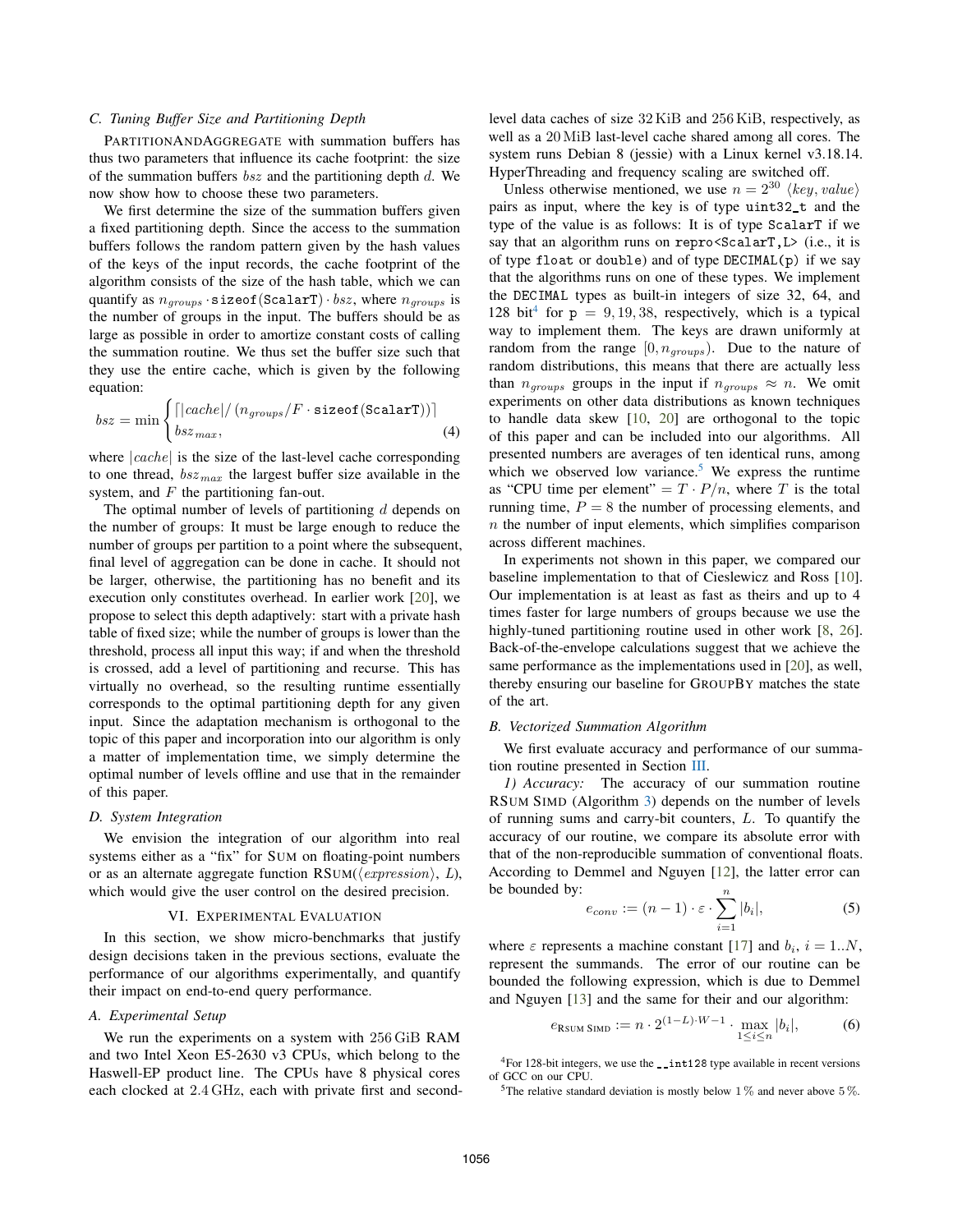|                                                                    | $n = 10^{3}$                                                                             |                                                                                           | $n = 10^6$                                                                             |                                                                                          |
|--------------------------------------------------------------------|------------------------------------------------------------------------------------------|-------------------------------------------------------------------------------------------|----------------------------------------------------------------------------------------|------------------------------------------------------------------------------------------|
|                                                                    | U[1, 2)                                                                                  | Exp(1)                                                                                    | U[1, 2)                                                                                | Exp(1)                                                                                   |
| Conventional<br>RSUM $(L = 1)$<br>RSUM $(L = 2)$<br>RSUM $(L = 3)$ | $1.7 \cdot 10^{-10}$<br>$1.0 \cdot 10^3$<br>$9.1 \cdot 10^{-10}$<br>$8.3 \cdot 10^{-22}$ | $1.1 \cdot 10^{-10}$<br>$1.1 \cdot 10^{4}$<br>$1.0 \cdot 10^{-8}$<br>$9.1 \cdot 10^{-21}$ | $1.7 \cdot 10^{-4}$<br>$1.0 \cdot 10^6$<br>$9.1 \cdot 10^{-7}$<br>$8.3 \cdot 10^{-19}$ | $1.1 \cdot 10^{-4}$<br>$1.1 \cdot 10^{7}$<br>$1.0 \cdot 10^{-5}$<br>$9.1 \cdot 10^{-18}$ |

Table II: Maximum absolute error of conventional and reproducible summation algorithms in double precision.

where  $f$  and  $W$  are the exponent of the first extractor used and the ratio of two consecutive extractors, respectively.

To quantify these expressions in a simple way, we consider the summation of random arrays, with uniformly-distributed values in the range  $(1, 2)$  and exponentially-distributed values with  $\lambda = 1$ , with varying number of values n. With the latter distribution, the probability of an input set with  $10^6$  values to contain a value larger than 22 is lower than 0.03%, thus we choose 22 as the maximum expected input value and we use it to give a reasonable error bound. Table II shows the expected values of the error bounds for the different algorithms and different distributions in double precision. The error bound for the single-level reproducible summation can be surprisingly large. The reason for such large bounds is the low control on the magnitude of the levels the algorithm has. The largest extractor used for the summation could have a much larger magnitude than the result (up to  $2^{W-1}$  times larger). In this unfortunate case, only one significant bit of the result is kept by the first summation level. If this is the only level used, the uncertainty on the result is as large as the result itself. In many cases, the one-level summation can deliver reasonably accurate results and, for large input sizes, its accuracy can be comparable to the conventional summation. Nevertheless, it gives no guarantee of accurate results beyond the error bounds listed in the table. All error bounds for the reproducible algorithm are up to  $2^{W-1}$  times more pessimistic than the actual error of the summations.

Conclusion: Our summation routine RSUM SIMD with  $L = 2$  has comparable accuracy as conventional floating-point summation and achieves much higher accuracy with  $L > 2$ .

*2) Performance:* We also measure the performance of several variants of the reproducible summation algorithm (RSUM) for summing up a large array of random numbers. Figure 6 shows the result. For RSUM SCALAR and RSUM SIMD (Algorithms 2 and 3, respectively), we sum up the input in chunks of  $c$  values for various values of  $c$ , i.e., we call the respective algorithm for each chunk of  $c$  values. This mimics the pattern of how the summation algorithms are used in the aggregation algorithms of Section  $V$ , where they switch between the summation of inputs of different groups. For brevity, the algorithms are simply called SCALAR and SIMD in the figure. We plot the performance in terms of slowdown compared to a conventional summation algorithm on the same input, which is called CONV in the figure and implemented as a single call to std::accumulate. Finally, as "lower bound",



Figure 6: Relative performance of RSUM algorithms compared to a conventional sum using  $std:iaccumulate$  (CONV).

we also plot the performance of a single call to RSUM SIMD, which we call SIMD  $(c = \infty)$ .

As the figure shows, RSUM SIMD is slower than RSUM SCALAR for small chunk sizes, but faster for large chunk sizes. For small chunk sizes, it suffers from a higher start-up overheads because the state it loads and stores from memory into registers and back is a factor  $V$  times larger than that of the scalar version. For large chunk sizes, vectorization pays off. The cross-over point (annotated in red) is somewhere between  $c = 12$  and  $c = 48$  depending on the number of levels L and the precision. As the chunk size reaches  $c = 512$ , the start-up overhead of the multiple calls to RSUM SIMD is amortized and the performance reaches that of SIMD ( $c = \infty$ ), which consists of a single call. At this point, RSUM SIMD is at most 25 % slower than CONV and even somewhat faster in case of double precision. We attribute this to the fact that the compiler is not able to fully vectorize std:: accumulate, whereas RSUM SIMD  $(c = \infty)$  is optimized to the point that it is memory-bound.

Conclusion: Our summation routine is faster, the larger the buffer size *bsz*, as constant start-up costs can be amortized better. For  $bsz \geq 2^6$ , SIMD is always better than SCALAR and for  $bsz \geq 2^9$  or earlier, the difference to the maximum throughput is negligible, where the routine is memory-bound.

# *C. Aggregation without Summation Buffers*

We first present experiments of unmodified state-of-the-art aggregation algorithms, i.e., we do not use aggregation buffers. We compare two categories of data types: (1) The reproducible  $repro\text{\textless}$ ScalarT, L> types presented in Section IV, which corresponds to making AGGREGATION reproducible with minimal development effort, and  $(2)$  DECIMAL $(p)$  with various precisions  $p$  (where  $p$  is the number of decimal digits), which may be a good enough alternative for some applications. We emphasize that, as discussed in Section  $II-C$ , the DECIMAL types are not flexible enough for many modern applications, which cannot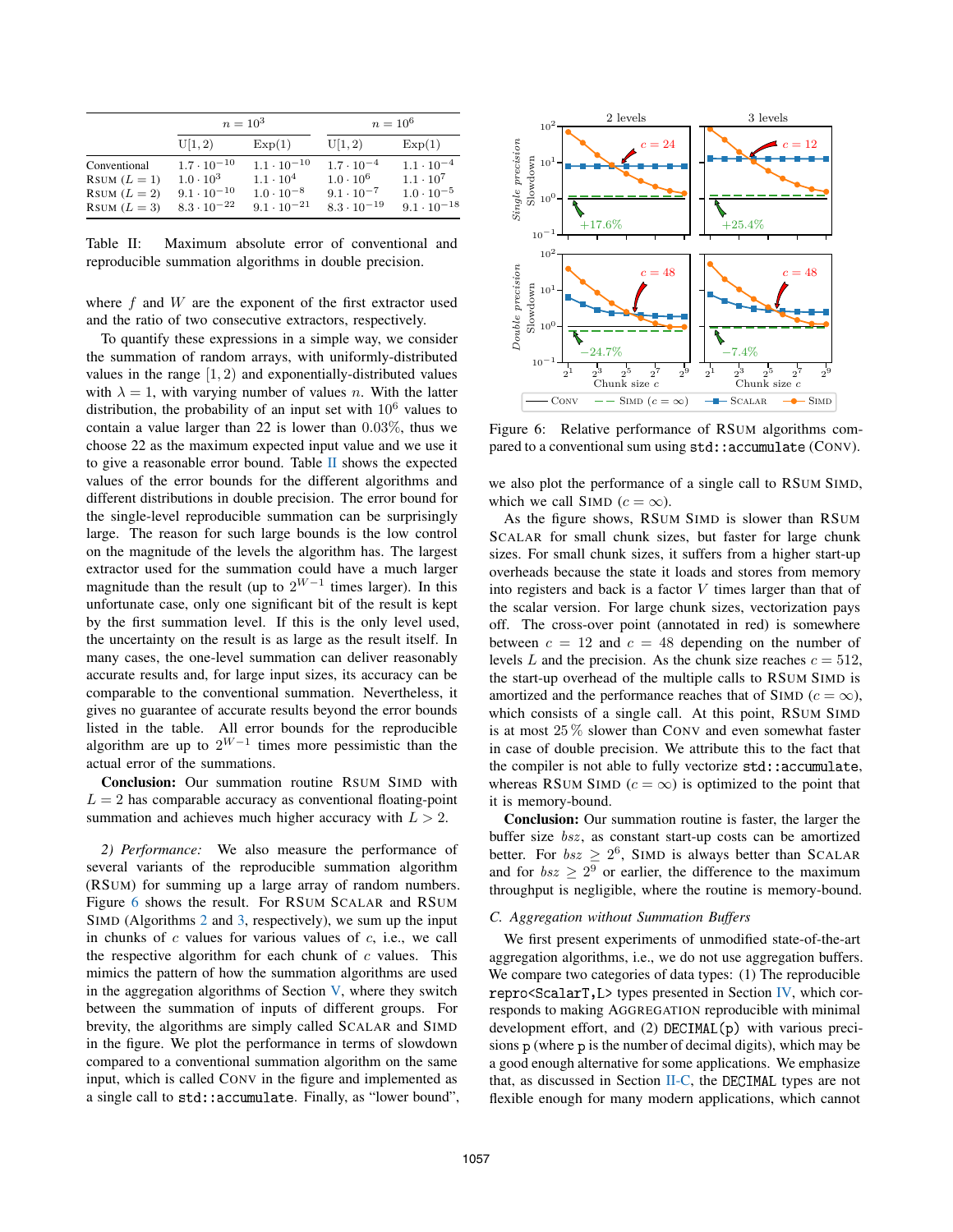

Figure 7: PARTITIONANDAGGREGATE on various repro *without* summation buffers compared to the same algorithm on float/DECIMAL(8).

determine the scale of the involved numbers statically and thus need a *floating*-point representation. We still include them as a reference point. We also ran the algorithms with built-in floating-point types, but observed exactly the same performance as DECIMAL(9) and DECIMAL(18) for float and double, respectively, so we omit them in the plots shown below.

Figure 7 summarizes our findings. For better readability, we only show the results for  $L = 2$  and  $L = 3$ , which are the most interesting configurations in practice. As in the experiment shown in Figure 4, the different levels are about equidistant from each other, which gives an idea of the omitted data points.

The plot shows that the runtime for all data types follows the expected pattern: fast, in-cache processing for small numbers of groups and more and more overhead for the partitioning as the number of groups increases, each "step" corresponding to an additional level of partitioning. For  $DECIMAL(p)$ , the steps are higher the larger p, which is due to the higher memory traffic for wider data types in that phase. Furthermore, the larger L, i.e., the higher the accuracy, the longer the runtime of  $repro\text{-}ScalarT, L$  by quite a large difference, slightly more so for doubles than for floats. This represents a slowdown of up to factor<sup> $6$ </sup> 4 to 10 for small numbers of groups compared to built-in floats (which has the same performance as  $DECIMAL(9)$ ).

Conclusion: Using reproducible floats as drop-in replacement in unmodified state-of-the-art aggregation algorithms has an overhead of up to factor 6 compared to built-in floats with comparable accuracy.

#### *D. Aggregation with Summation Buffers*

We now turn our attention to PARTITIONANDAGGREGATE *with* summation buffers.

We first confirm Equation 4, which we define to choose the buffer size *bsz*. To that aim, we compare the value predicted by the equation with the buffer size performing best found through exhaustive search. We find that  $75\%$  of all combinations of number of groups and data types deviate by less than  $1\%$  from the optimal performance, 90 % of them deviate by less than 5 %, and the largest deviation is 20 %. We can thus predict a

<sup>6</sup>For the omitted configuration of  $L = 4$ , the slowdown is even up to  $12 \times$ .



Figure 8: PARTITIONANDAGGREGATE with summation buffers on various repro<ScalarT, L> compared to the same algorithm on unbuffered DECIMAL.

close-to-optimal buffer size using Equation 4, which we use for the remainder of this paper.

Figure 8 shows the performance of PARTITIONANDAG-GREGATE using  $repro\text{-}ScalarT,L$  and summation buffers in comparison with unbuffered DECIMAL types. The upper diagram shows the absolute running time, which exhibits the same pattern of increasing cost due to more levels of partitioning for increasing numbers of groups. Compared to the algorithm without summation buffers, however, the running time is generally lower and, in particular, there is now little difference between different configurations of repro  $\leq$ ScalarT, L $>$ . The largest difference is caused by the fact that the reproducible data types based on double are slower than those based on float. This is mainly due to the fact that PARTITIONING, which is memory bound, needs to move twice as much data in the former case. This is the same effect that slows down the DECIMAL types, which makes them about as slow or slower as our reproducible types for  $2^{16}$  groups and more (in addition to being less flexible).

Most importantly, we can see that the summation buffers have significantly narrowed the gap between our new reproducible data types and the built-in floating-point types. In many cases, this slowdown is in the range of 1.3 to 2.5. Only for almost distinct data (more than  $2^{26}$  groups) and for the range of  $2^8$  to  $2^{12}$  groups, the slowdown may be larger than that. In the latter range, the number of groups are such that the algorithm on built-in floats can still fit its working set into the last-level cache, while the algorithm using summation buffers cannot, and thus needs to pay the additional price of partitioning the input first (on top of the overhead of buffering and more expensive summation). Overall, the slowdown is still reasonable: its geometric mean of all numbers of groups ranges from  $1.87$  to  $2.35$  for types based on float and from  $2.12$  to  $2.41$  for types based on double. We believe that this is an affordable price for full reproducibility.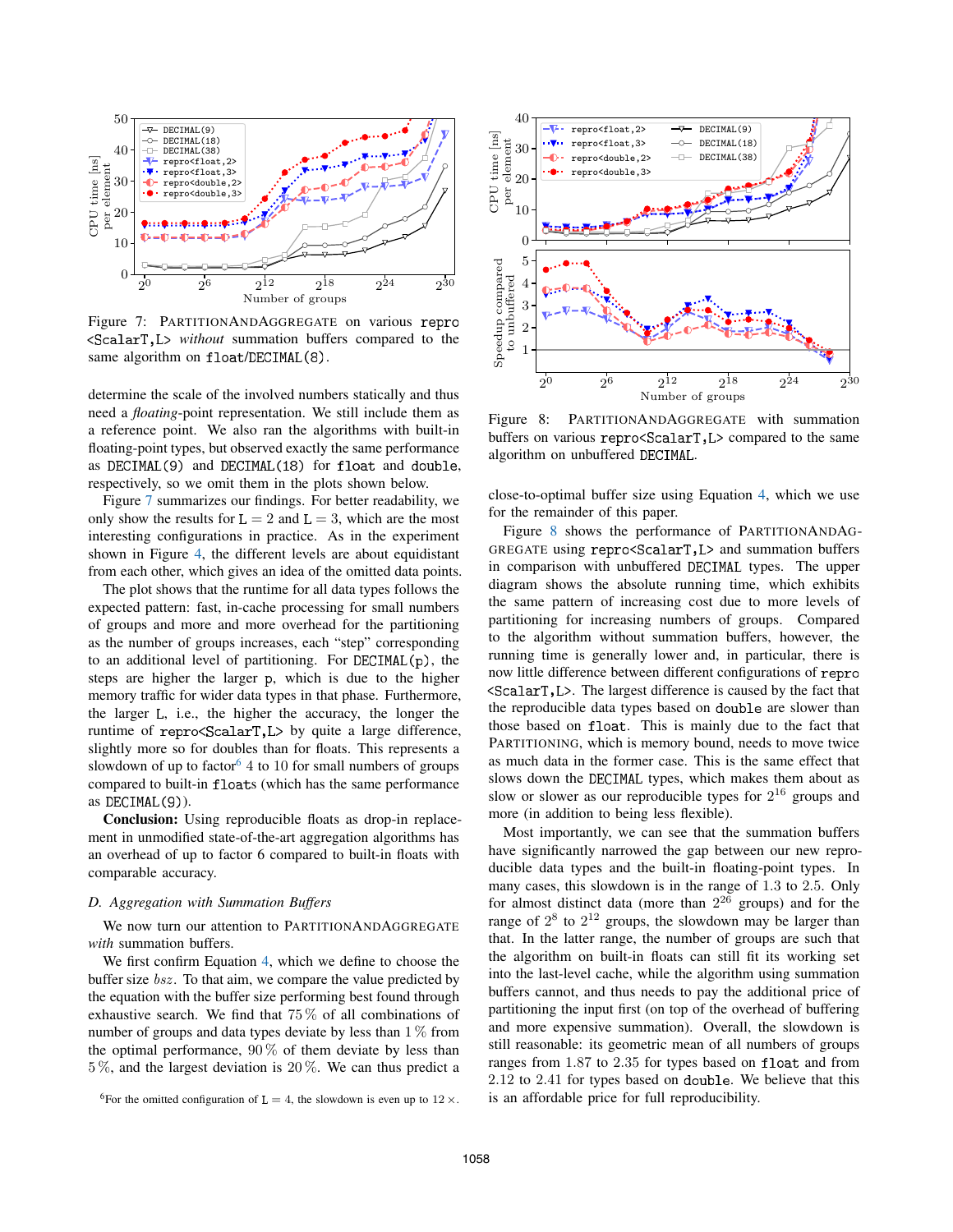|                       | double       | repro < d, 4<br>without buffer | repro < d, 4<br>with buffer | double<br>(sorted) |
|-----------------------|--------------|--------------------------------|-----------------------------|--------------------|
| Aggregations<br>Other | 34.2<br>65.8 | 51.3<br>63.1                   | 38.7<br>64.0                | 45.1<br>682.1      |
| Total                 | 100.0        | 114.4                          | 102.7                       | 727.2              |

Table III: CPU time of different approaches for TPC-H Query 1 relative to the total CPU time on built-in doubles in %.

Finally, the lower diagram shows the speedup of our algorithm with summation buffers compared to the naïve approach without them. In particular for small data sets, the speedup is considerable (between factor 2 and more than 5 for the shown configurations and up to factor 6 for the omitted  $L = 4$ ). As expected, it is the higher, the larger L. The speedup drops slightly below 1 for the largest number of groups, i.e., using summation buffers is actually slower than not using them. Since the difference is not large, we leave this as a small open problem.

Conclusion: Thanks to efficient partitioning routines, careful cache-management, and vectorized summation on summation buffers, the overhead of reproducibility on floating-point numbers can be reduced to a slowdown of about a factor two.

## *E. End-to-End Query Performance*

We integrated our reproducible data types into MonetDB [8] v11.25.23 in order to quantify their impact on end-to-end query performance. To that aim, we modified MonetDB's aggregation operator for sum on built-in doubles such that it first aggregates its input into a locally allocated array using our reproducible data types (with or without summation buffers) and then copies the result converted to doubles into the result array allocated by the system.7 We run a modified TPC-H benchmark as workload where we replaced all DECIMAL columns by DOUBLE.

Table III shows the CPU time of different approaches on Query 1 relative to the CPU time of an unmodified MonetDB. As additional baseline, we include the CPU time of modified queries that sort the input to the grouping and aggregation operators, which is the only way to make them reproducible across input permutations without modifying the system.

As the table shows, using repro<double, 4> without summation buffers takes about  $14\%$  longer due to a 50% CPU time increase of the aggregation operators. This increase is lower than the  $10 \times$  increase observed with our own aggregation operator in Section VI-C due to the slower baseline of MonetDB's operator, which performs several overflow checks for each input element. With summation buffers, however, the overhead of reproducibility is a negligible 2.7 %. Sorting, in contrast, is more than  $7 \times$  slower, which shows the importance of a numeric solution such as the one we propose.

# VII. RELATED WORK

Aggregation with GROUPBY on conventional data types is a well understood problem. In recent years, it has been studied extensively for in-memory, multi-core database systems [10, 20, 29, 30]. The focus of that work was contention-free parallelization and cache efficiency. Which strategy is best to achieve the latter goal mainly depends on the size of the result, which directly depends on the number of groups. The consensus [10, 20] is that algorithms similar to PARTITIONANDAGGREGATE with various levels of partitioning are best for different numbers of groups, which is why we build on them in this paper. For the case where the result is larger than a private cache, but smaller than the combined shared cache of all threads, Cieslewicz and Ross [10] show that SHAREDAGGREGATION may be a better solution than the other two, which uses uses a shared (lock-free) hash table, at least in the absence of skew. Similar techniques have been proposed for JOIN and SORT operators [4, 5, 6, 8]. As we show in this paper, these techniques alone are not sufficient for reproducible floating-point numbers. Variants of SORTAGGREGATION, have not been found competitive by recent studies [4] (except for presorted inputs [10]), mainly due to much higher computational costs and the difficulty to combine early aggregation with vectorization.

There is a line of research in High-Performance Computing that studies the problem of reproducibility of numerical computations using floating-point numbers [3, 12, 13]. However, as argued throughout the paper, the proposed solutions are not applicable to aggregation with GROUPBY. No work on numeric reproducibility in the field of data processing is known to us.

Our work may seem to contradict attempts to speed up query execution either by approximating the computation or reducing the precision. Prominent examples of the first class include DBO [18], BlinkDB [2], and Sample+Seek [14], as well as recent summarization techniques based on the principle of Maximum Entropy [24]. We consider this work somewhat orthogonal to ours since many sampling techniques are based on deterministic pseudo-random number generators and could require a technique similar to ours to be completely reproducible. Maybe more importantly, from a user's perspective, it is clearly less surprising to get different results from a system that gives approximate answers by design rather than from one that is assumed to be deterministic. Examples of the second class include work on neural networks with 8-bit and even 1-bit precision by Suda et al. [27] and Courbariaux et al. [11], respectively, as well as the low-precision machine learning framework ZipML [31]. However, as discussed in Section II-C, precision and reproducibility are completely orthogonal (our algorithms could be implemented based on lower-precision floating-point types as well).

#### VIII. SUMMARY AND CONCLUSION

In this paper we have addressed the problem of bit-reproducible aggregation in database systems. The main challenge is that achieving reproducibility is expensive and cannot be efficiently done with existing algorithms for reproducible

<sup>&</sup>lt;sup>7</sup>This does not technically make MonetDB reproducible because it parallelizes query plans as independent subplans on parts of the input whose intermediate results are merged. Our changes make the aggregation operators of each subplan as well as the merging reproducible, but the splitting of the input remains non-deterministic. We argue that this still gives a good approximation of the performance impact. A full integration would require the introduction of a new type, which is a development effort out of the scope of this paper.